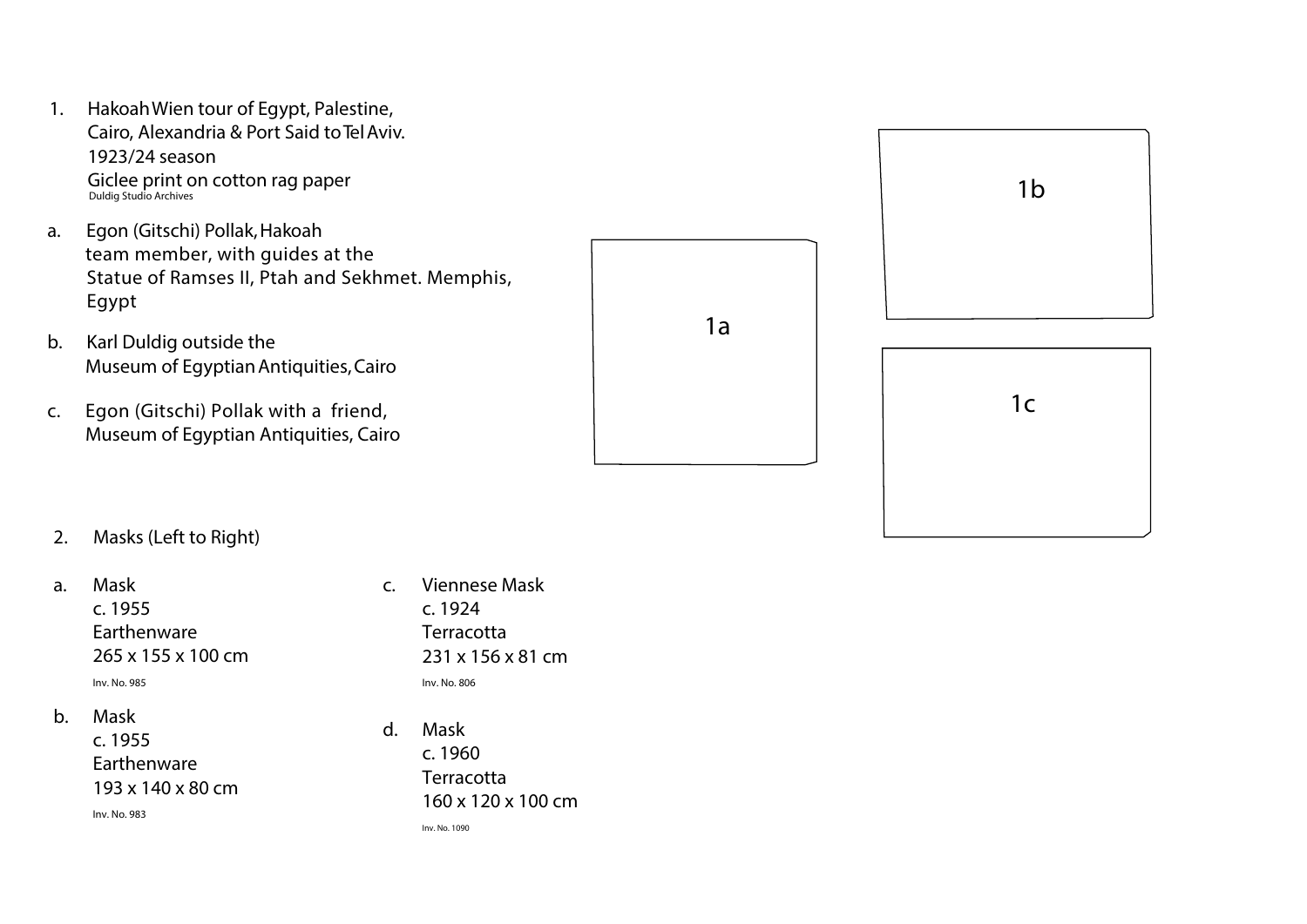3. Kneeling Figure c. 1968 Hand beaten copper and steel grid 107.0 x 67.0 x 10.0 cm Inv. No. 1168





4. Nofretête c. 1970/cast 2002 Bronze (Edition No. 15) 56.4 x 19.2 x 23.6 cm

Inv. No. 1445

 This bust of Nofretête is inspired by Karl's lifelong interest and experiences with Egyptian sculpture. He visited Egypt as a goalkeeper for the Hakoah Wien football team in 1923 – 1924 and while playing in Berlin soon after he saw the original Nefertiti sculpture in the Neues Museum.

 Karl has re-interpreted the original sculpture, creating an abstract version of a traditional bust. Interestingly, he has added another pair of eyes, subtly appearing in her concave head.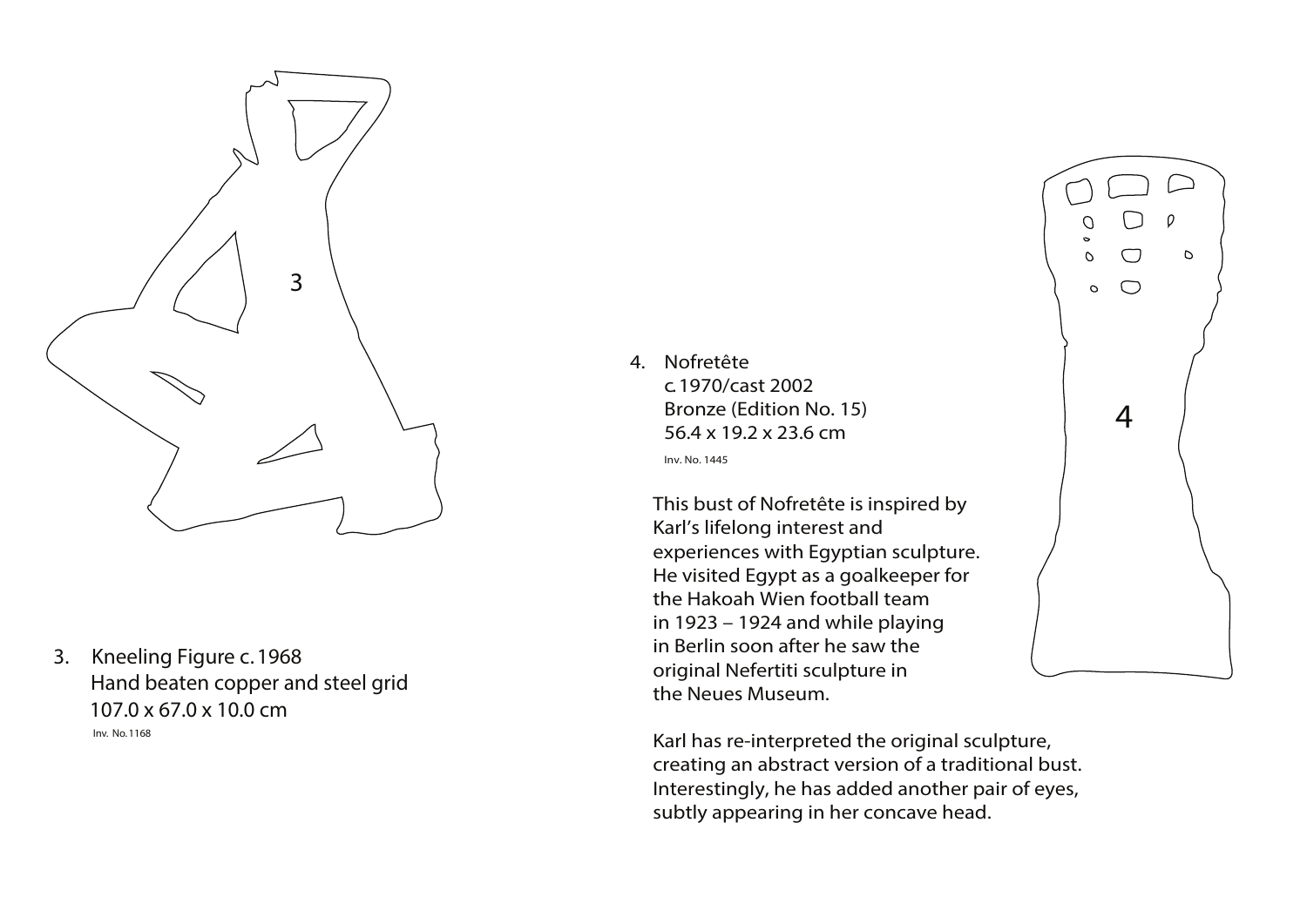- c. Slawa at an unknown location, Italy
- d. Slawa at Ponte Peitra, Verona

 This Roman bridge was partially destroyed during WWII and was later rebuilt

- e. The Chateau de Versailles, France
- f. Slawa at the Piazza delle Erbe, Verona



5. Honeymoon tour of Italy and France by Karl and Slawa Duldig c. 1931 Giclee print on cotton rag paper

Duldig Studio Archives

- a. The Cathedral of Notre-Dame de Paris, France
- b. Slawa near the pier and Crystal Casino, Promenade des Anglais. Nice, France
	- This was destroyed during WWII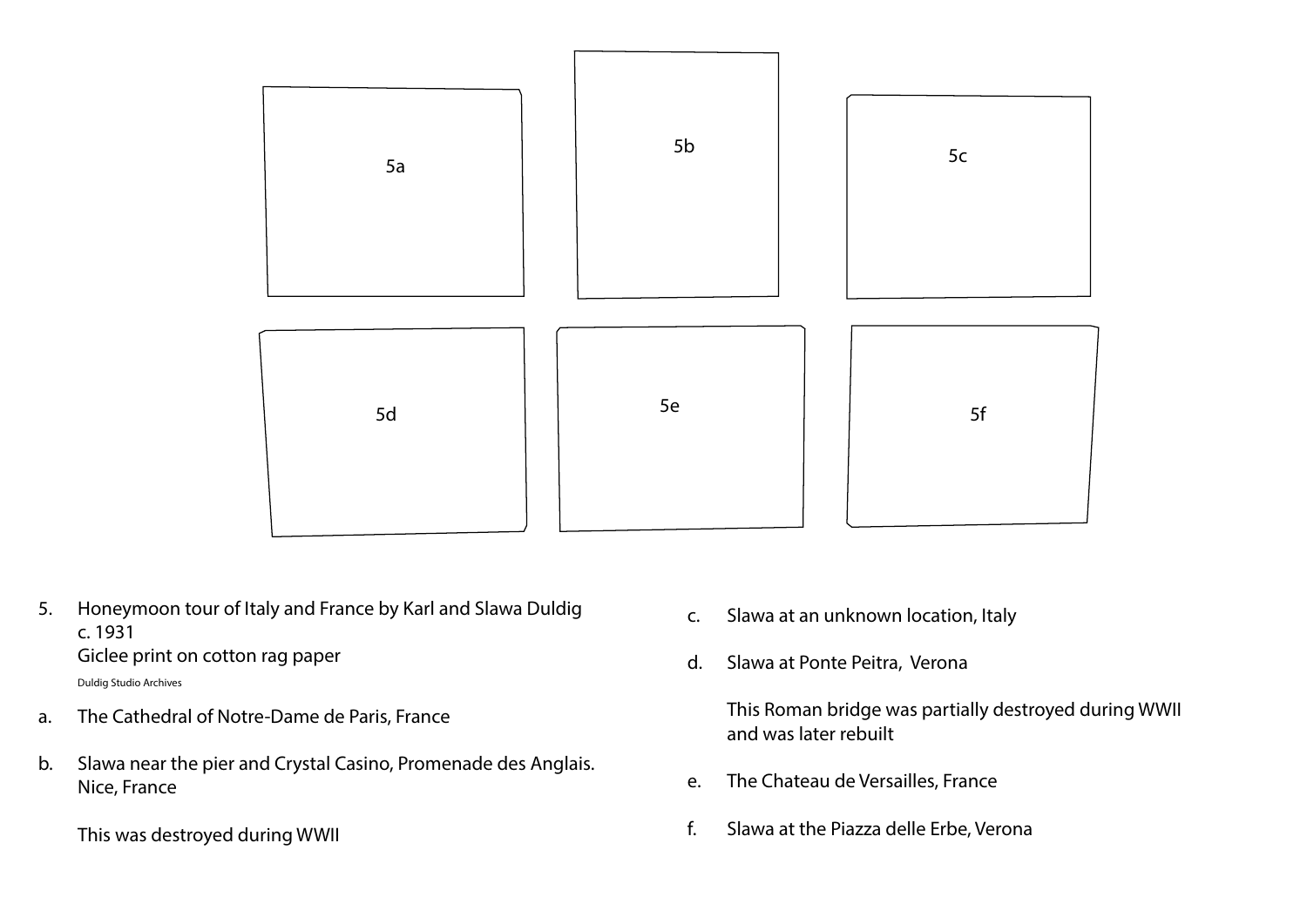6. Self Portrait c.1919 Pencil on Paper 20.3 x 16.5 cm Inv. No. 4551

> The date of this drawing (12.11.1919) is very significant as it is one of Karl's earliest drawings, and certainly the earliest self-portrait within the collection. In 2019 the work was acquired from an art dealer in America who contacted the Duldig Studio.

7. Karl Duldig in his Studio Mark Strizic c. 1964 Giclee print on cotton rag paper Inv. No. 6483

> Mark Strizic was a 20th century German- born Australian photographer and teacher. Strizic was well known not only for his architectural and industrial photography but also the portraits he took of significant Australians. He was also an established painter and was recognised for his multimedia mural works.

 In the image Karl is seated behind an easel adjacent to the 'Magna Mater' eucalypt carving which was subsequently acquired by Margaret Carnegie and is now held in the NGV's collection.

 Also in the frame are two marble carvings from the early 1920's when Karl was a student of Anton Hanak in Vienna. At this time, Strizic may have been working on the images for the monograph on Karl's Sculptures, written by Pamela Ruskin and launched in 1966.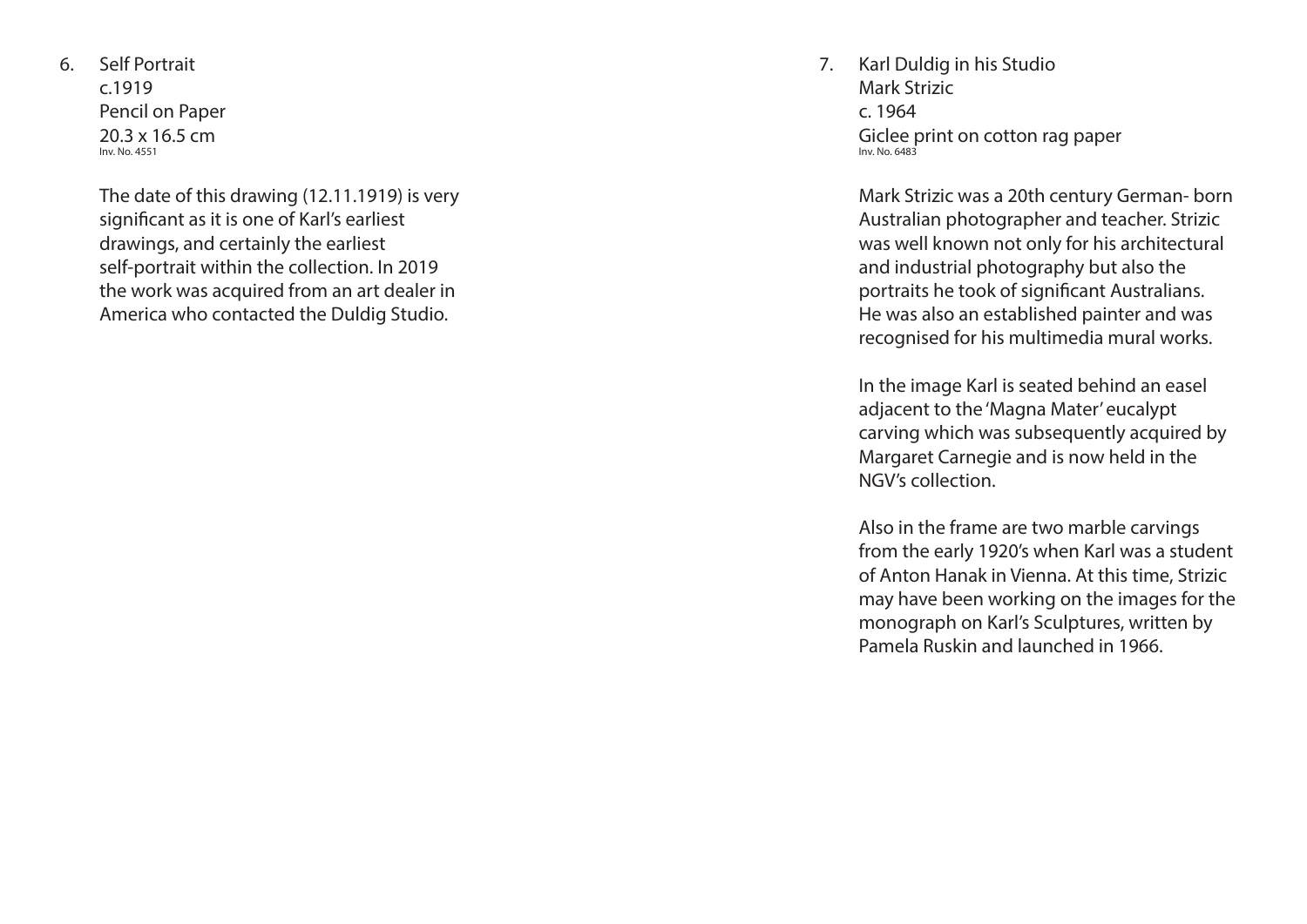





8. Abstract Sculpture c. 1972 **Terracotta** 50.0 x 25.0 x 11.0 cm

Inv. No. 1489

9. Together c. 1968 **Terracotta**  44.0 x 33.0 x 16.0 cm Inv. No. 335

10. Nofretête c. 1970 **Terracotta**  58.0 x 19.0 x 21.5 cm Inv. No. 333



11. Koré c. 1976 **Terracotta**  82.0 x 34.0 x 40.0 cm Inv. No. 1447

12. Echo (Right) c. 1972 **Terracotta**  193.0 x 52.0 x 37.0 cm Inv. No. 1142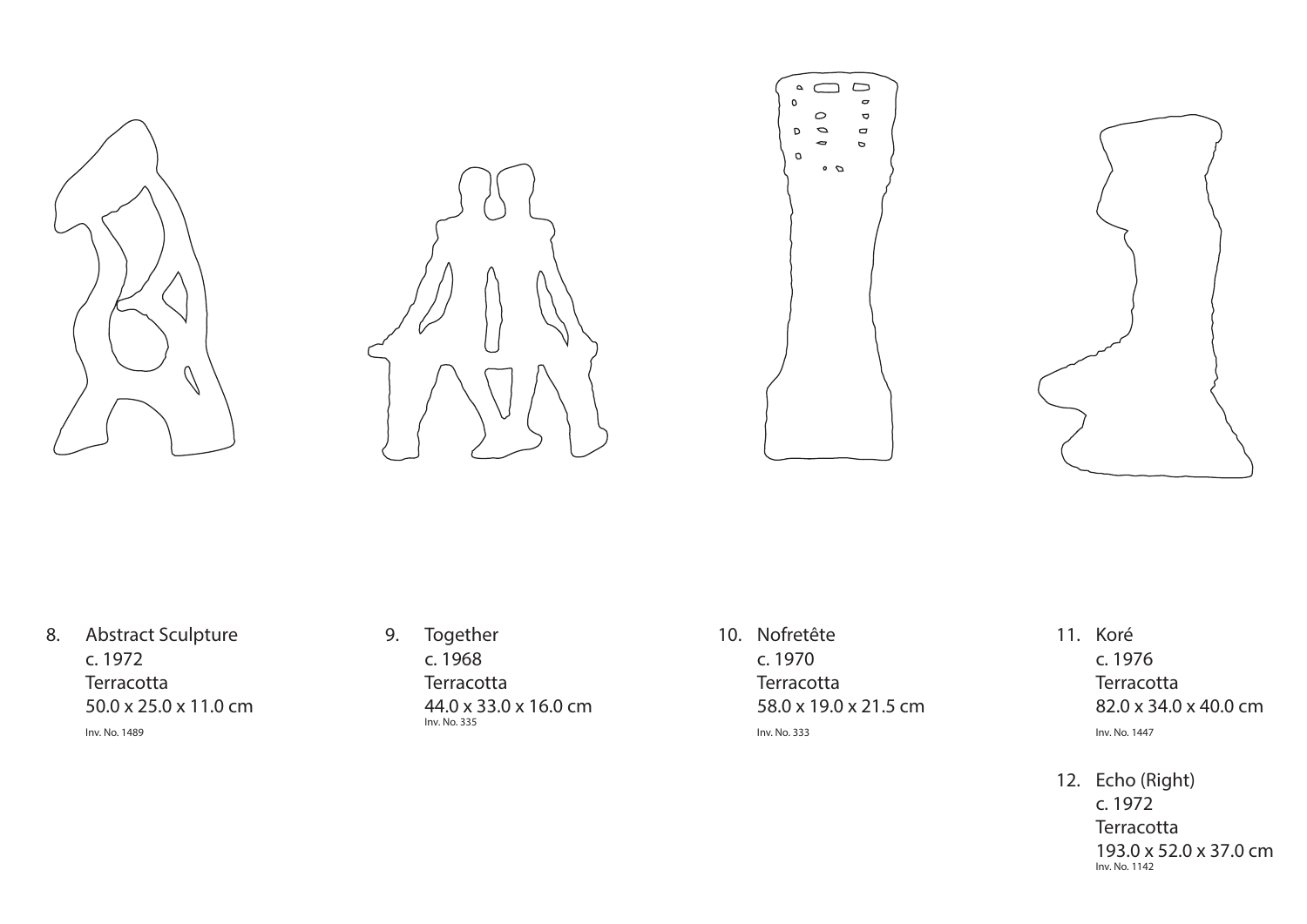13. Slawa (Left)

 c. 1945 Marble 41.0 x 26.5 x 24.7 cm Inv. No. 830

 Slawa is the only marble portrait Karl created in Australia. Two separate pieces of marble create the head and its base. Karl used a pointing machine (a macchinetta di punta) to precisely measure, point and chisel out Slawa's face in the marble from the original plaster cast. He had perfected this method while studying under Professor Josef Müllner at the Akademie der Bildenden Künste (Vienna Academy of Fine Arts 1926-1933). This work is also distinctive for the contrasting textures of the smooth face and the ` roughly hewn 'head'.

14. These ceramics are an example of the stylish, yet functional handmade pottery produced by Karl in the years following the Second World War. Karl and Slawa purchased a kiln in 1945 which led to the establishment of their ceramics business from their St Kilda apartment. Karl created coffee sets, ramekins, ashtrays, and decorative wares, which were sold at gift shops around Melbourne like Primrose Pottery on Little Collins Street and Light and Shade in Melbourne's Royal Arcade. During this period, Karl and Slawa worked during this period and conducted this business in addition to their other work, including teaching, to supplement their income.

20. Dish (emu, crocodile, fish, boomerang) c. 1950 Glazed earthenware, underglaze pigments 4.4 x 24 cm Inv. No. 1453

16. Dish (butterfly) c. 1950 Glazed earthenware, underglaze pigments 3.0 x 15.0 cm Inv. No. 1488

All works are produced by Karl Duldig unless otherwise stated.





15. Selection of decorative vases



 $\begin{array}{|c|c|c|c|c|}\n\hline\n16 & 7\n\end{array}$ 

underglaze pigments

 and vessels (Above) c. 1955 Glazed earthenware, Various sizes Inv. No. 1615; 494; 496; 510; 512; 1427; 1426

18

17. Round Tile (Wye River) c. 1947 Glazed earthenware, underglaze pigments 1.0 x 19.8 cm Inv. No. 1514

18. Plate c. 1948 Glazed earthenware, brown underglaze pigment 1.4 x 15.0 cm Inv. No. 1411

19. Dish (kangaroo, boomerang, shield) c. 1950 Earthenware, terracotta slip, sgraffito 2.8 x 20.2 cm Inv. No. 1516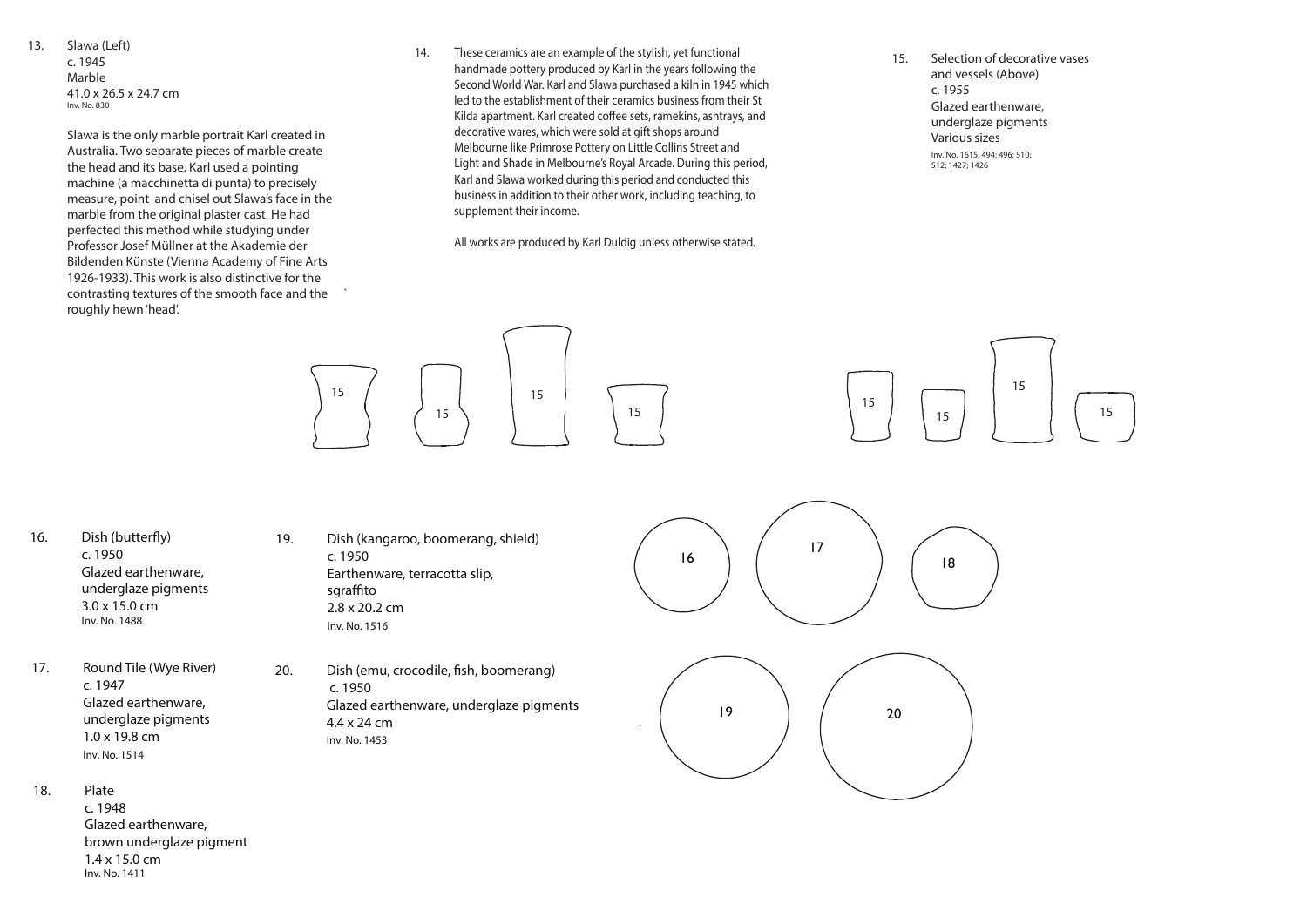- 21. Basket with rose motif c. 1950 Glazed earthenware, underglaze pigments Decorated by Slawa Horowitz-Duldig 11.7 x 13.4 x 10.0 cm Inv. No. 478
- 22. Dish with rose motif c. 1950 Glazed earthenware, underglaze pigments Decorated by Slawa Horowitz-Duldig 4.2 x 11.0 cm Private Collection
- 23. Mug (turtle) c. 1950 Glazed earthenware, white slip, sgraffito 8.6 x 12.7 x 8.8 cm Inv. No. 1452
- 24. Dish with flowering gum design c. 1948 glazed earthenware, underglaze pigments
- 25. Vase (emu) c. 1948 Glazed terracotta, white slip, sgraffito 9.5 x 6.5 cm Inv. No. 1392
- 26. Bowl c. 1950 Glazed terracotta, brown slip, sgraffito 3.5 x 13.0 cm Inv. No. 1377
- 27. Dish with flowering gum design c. 1948 Glazed earthenware, underglaze pigments 3.8 x 9.0 cm Inv. No. 1378
- 28. Bowl c. 1948 Glazed earthenware, underglaze pigments 3.5 x 12.5 cm Inv. No. 1383

 3.6 x 11.1 cm Inv. No. 1380



29. Vase with sculpture tools c. 1950 Glazed earthenware, underglaze pigments, 13.0 x 12.7 cm Inv. No. 84

30. Set of three coffee cups c. 1955 Glazed earthenware, underglaze pigments  $7.2 \times 14.0 \text{ cm}$ Inv. No. 1400

- 31. Vase with brushes  $c. 1950$ Glazed earthenware, underglaze pigments,  $10.5 \times 10.5$  cm Inv. No. 675
- 32. Four ramekins c. 1955 Glazed earthenware, underglaze pigments, pale blue and sang-de-boeuf glazes  $5.0 \times 16.0 \times 13.0$  cm Inv. No. 1425
- 33. Large soup bowl c. 1950 Glazed earthenware, red underglaze pigment  $6.0 \times 21.0 \times 15.0$  cm Inv. No. 1412
- 34. Vase c. 1950 Glazed earthenware. underglaze pigments  $14.3 \times 9.9 \text{ cm}$ Inv. No. 534
- 35. Set of 3 Bowls with flowering gum design c. 1948 Glazed earthenware, underglaze pigments Various sizes Inv. Nos. 1358, 1359,1360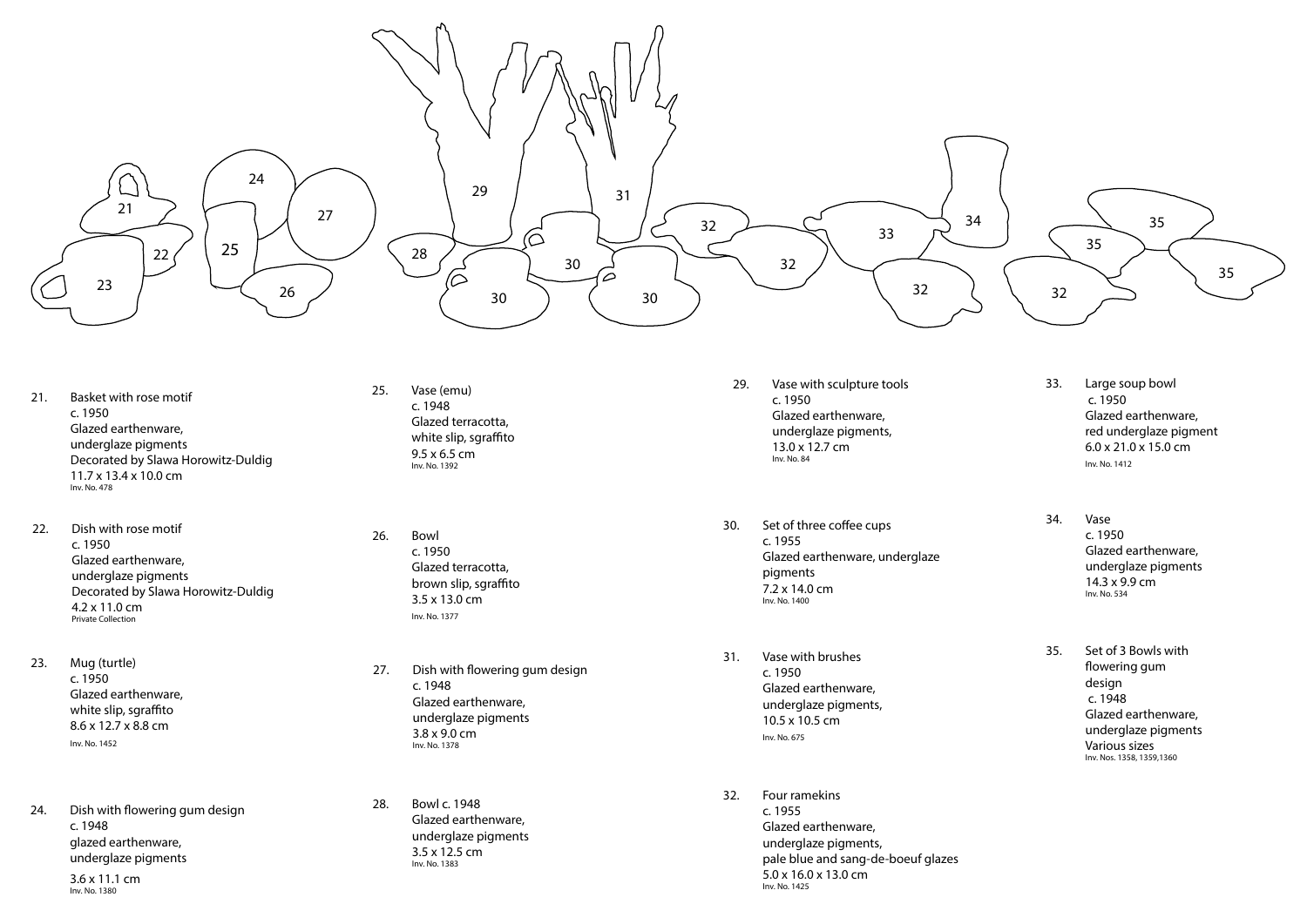36. Karl Duldig's Potter's Wheel c.1944 97.0 x 87.5 x 66.0 cm. Inv. No. 2011

Constructed by Frank Duldig

- 37. Karl Duldig c. 1960 Vase with figures (with sculpture tools) Glazed earthenware, underglaze pigments 13.5 x 11.7 cm
	- Inv. No. 82
- 38. Peter Matters c. 1964 Vase (with sculpture tools) earthenware 14.0 x 15.0 cm Inv. No. 1076

 Peter was a student of Karl Duldig at Mentone Grammar School.

39. Karl Duldig

 Vase (with sculpture tools) c. 1950 Glazed earthenware, underglaze pigments 14.1 x 11.2 cm Inv. No. 542

- 40. Karl Duldig Plate 'Hand Made Pottery by Karl Duldig' c. 1948 Glazed earthenware, underglaze pigment 1.4 x 15.0 cm Inv. No. 1411
- 41. Karl Duldig Vase (with sculpture tools) c. 1945 Earthenware 17.0 x 11.0 cm Inv. No. 1062



42. Two elevation drawings for 1962 Malvern East artists' studio c. 1961 Pen and ink on paper 280.0 x 38.2 cm (each) Inv. No. 4664, 4665

- 41
- 43. Sketch for sculpture c. 1970 Pen and ink, watercolour on paper 38.0 x 9.0 cm Inv. No. 3015



 In 1962 Karl designed and built the Artists' Studio which replaced an earlier Studio he had built in Burke Road, Gardiner. A simple but serviceable structure with a southern aspect he mounted an array of masks under the lintel – a reference to his Viennese Secessionist background. The masks were a significant part of the original design. Studio's like this were highly unusual in Melbourne at this time, though in the 1920's Merric Boyd had built a home studio in Murrumbeena. Karl and Slawa ran private art classes in the Studio. The adjacent Sculpture Garden was gradually established over the following years.

44. Shroud

 c. 1965 Glazed earthenware, underglaze pigments 40.0 x 14.0 x 10.0 cm Inv. No. 324





c. 1965

 Terracotta, partially glazed, underglaze

pigments

48.0 x 10.0 x 11.5 cm

Inv. No. 201

46. Standing Figure with Vines c.1980 Terracotta, partially glazed, blue underglaze pigment 39.3 x 14.5 x 14.5 cm Inv. No. 198

> Standing Figure was inspired after a trip to Queensland in 1979 when Karl saw the strangler fig (Ficus Watkinsiana). This sculpture reflects his long-time interest in natural forms that often appear in his abstract sculptures. This strips of clay, ` painted in blue, are wrapped around the figure, resembling the coils of this rain-forest tree native to north-east and south-east Queensland and north-east New South Wales.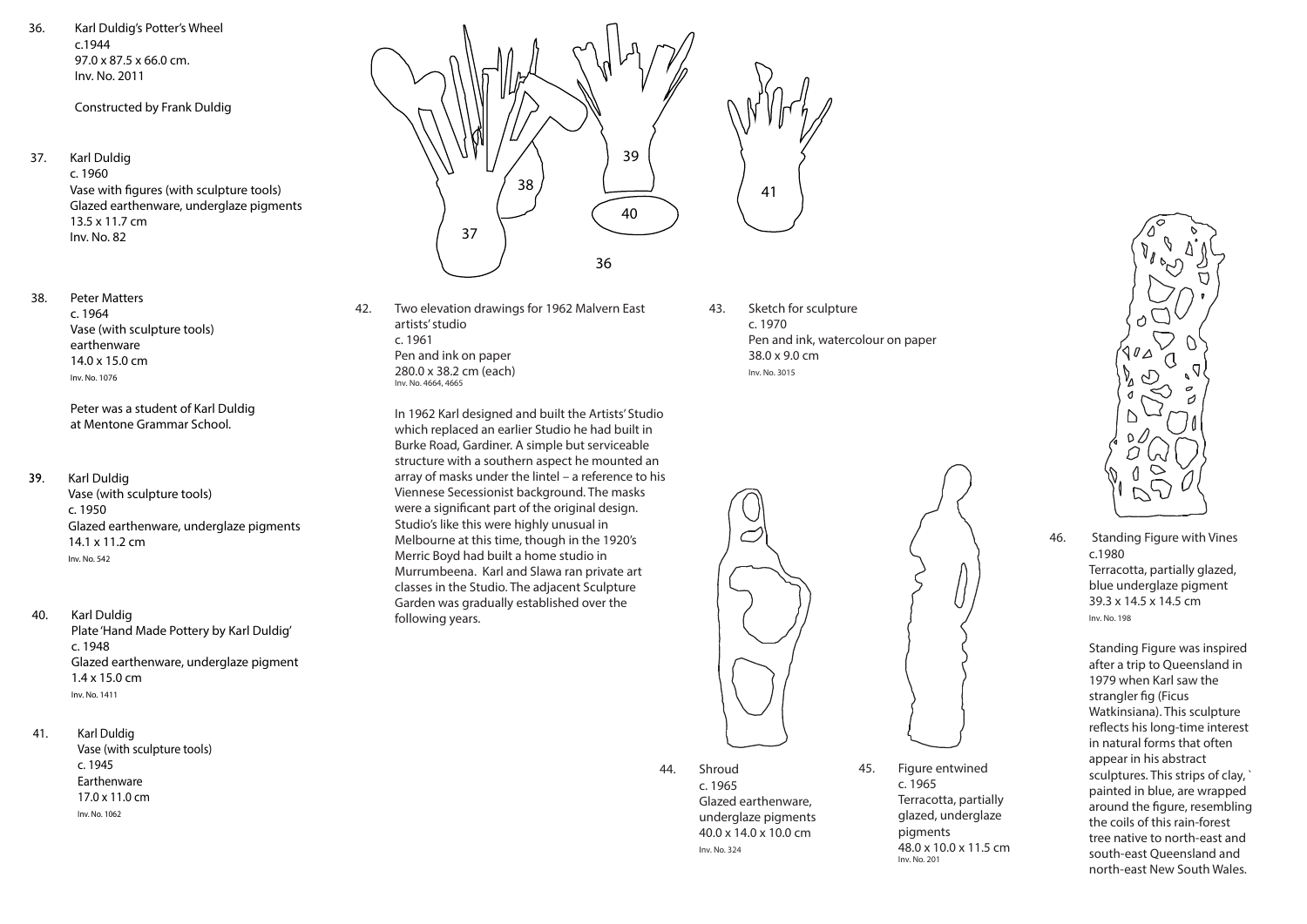47. Self Portrait c. 1920/ cast c. 1970 Bronze 7.0 x 4.5 x 4.2 cm Inv 301

> This small self-portrait was originally modelled in plasticine and cast into bronze in the 1970s. The work was part of the shipment that arrived in Australia in the 1960's after Eva first saw Karl's sculptures in Paris in 1961 where they had been hidden since 1939. It displays Karl's natural talent and attention to detail in exactly capturing likeness. Later in life when his eyesight declined his sculpture's arguably became more impressionistic and less detailed.

- 49. Abstract figure c. 1960 Glazed earthenware, underglaze pigments 15.0 x 8.0 x 12.0 cm Inv. No. 629
- 50. Abstract c. 1960 glazed earthenware, underglaze pigments 10.5 x 15.0 x 11.0 cm Inv. No. 239
- 51. Abstract head c. 1955 glazed earthenware, underglaze pigments 14.0 x 8.0 x 9.0 cm Inv. No. 788

52. Maquette for Echo 1954 glazed earthenware, underglaze pigments 32.0 x 11.0 x 10.0 cm Inv. No. 648

48. Moses (maquette) c. 1955 Glazed earthenware, underglaze pigments 24.4 x 9.1 x 6.7cm Inv. No. 1611



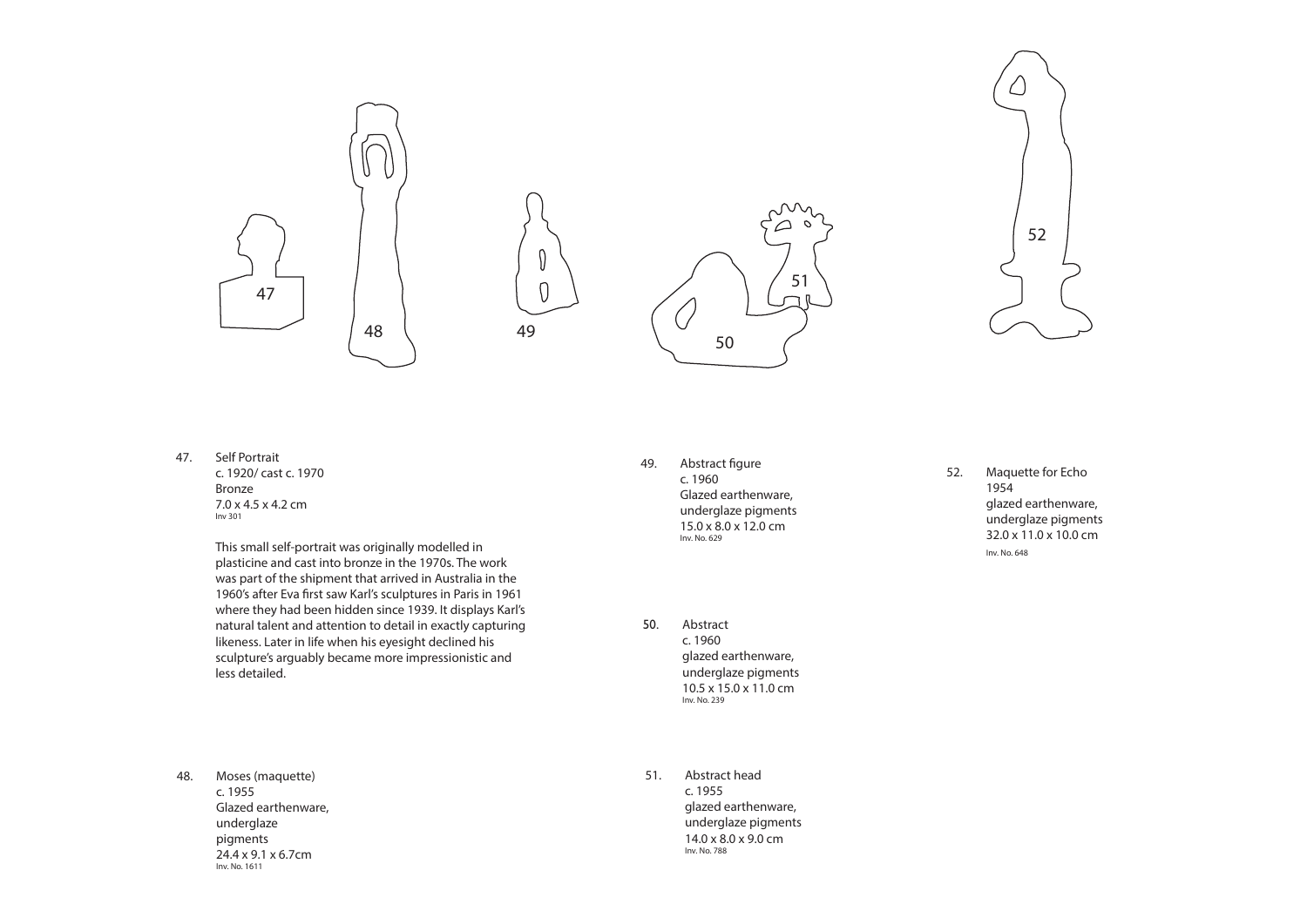| 53. | Thumbelina                              |
|-----|-----------------------------------------|
|     | 1976                                    |
|     | Bronze (Edition No. 18)                 |
|     | $14.7 \times 6.0 \times 6.0 \text{ cm}$ |
|     | Inv. No. 263                            |

54. Fallen 1976 Bronze 15.5 x 18.5 x 13.0 cm Inv. No. 258

56. Horse 1976 Bronze 32.0 x 11.0 x 10.0 cm Private Collection

57. Kicking Out 1976 Bronze 33.8 x 7.3 x 17.8 cm Inv. No. 259

55. Tango 1976 Bronze 24.0 x 14.9 x 5.5 cm Inv. No. 256



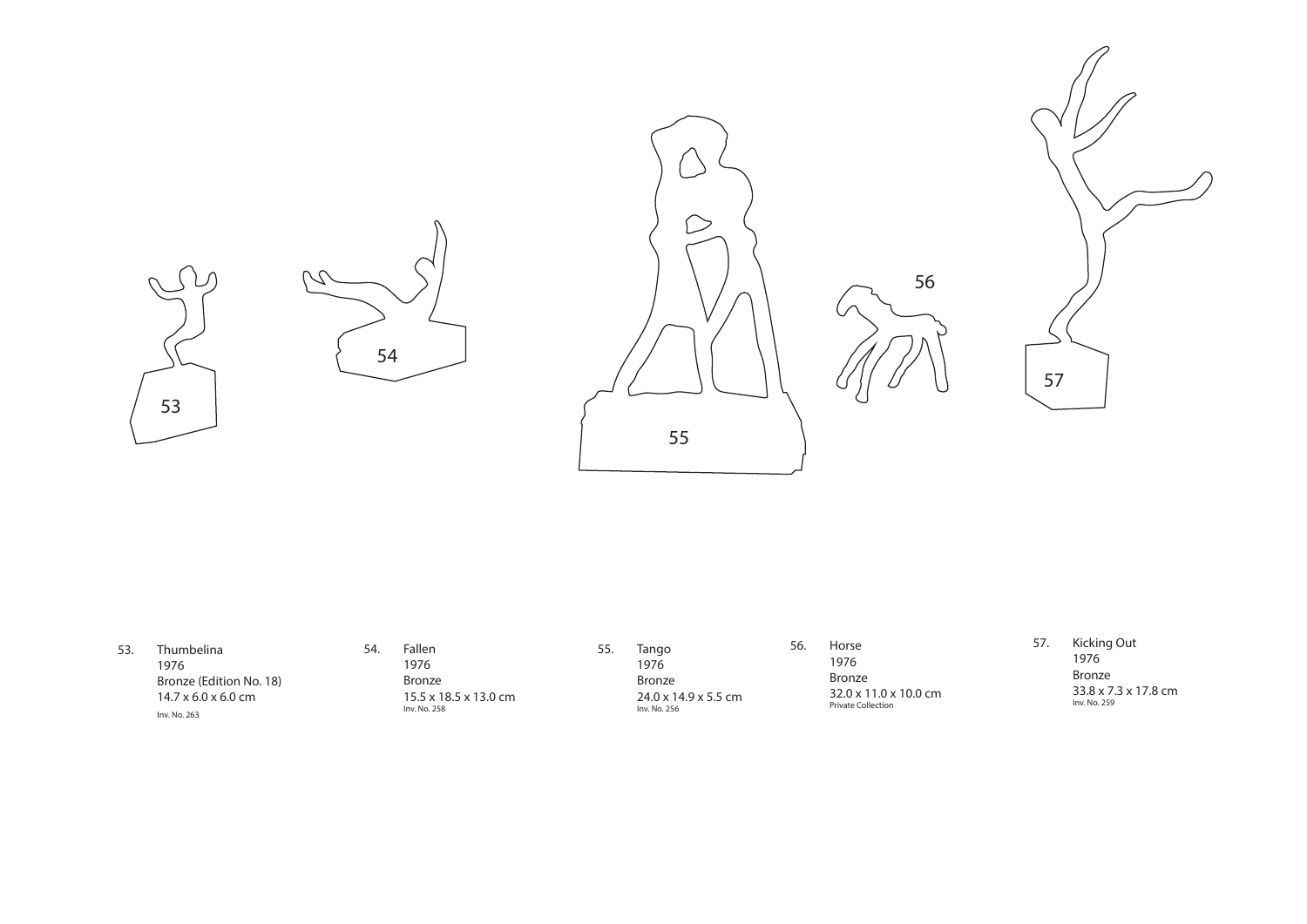- 58. Mother and child c.1942 Plaster (from original potato carving) 21.0 x 6.8 x 8.0 cm Inv. No. 291
- 59. Mother and child c.1942/ cast 1992 Bronze (Edition No. 3) 20.0 x 6.7 x 7.8 cm Inv. No. 95
- 60. Printer's Plate c.1950 Zinc, wood 12.5 x 3.7 x 2.3 cm Inv. No. 8020
- 61. Karl Duldig Monogram c. 1970 Copper 11.6 x 13.0 x 0.5 cm Inv. No. 1238
- 62. Kneeling figure
	- 1942 Plaster (from original potato carving) 19.0 x 7.8 x 9.0 cm Inv. No. 287

63. Kneeling figure 1942/ cast 1992 Bronze (Edition No. 2) 18.6 x 7.5 x 8.9 cm Inv. No. 94





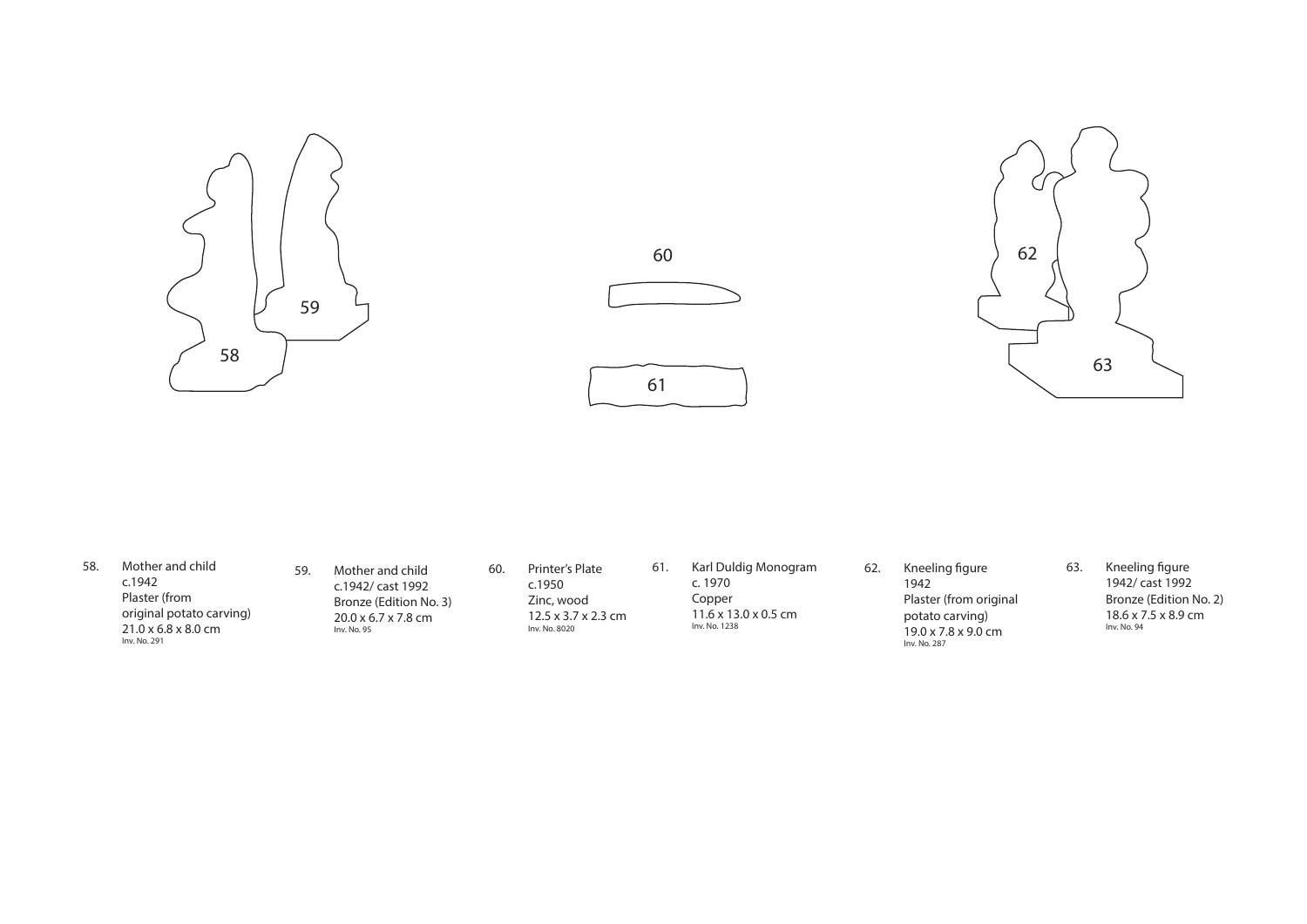64. Mould for casting wax copies of 'Thumbelina' 1976 Rubber and plaster 20.0 x 6.7 x 7.8 cm Duldig Studio Archives

 68 Mould for casting wax copies of 'Mother and child' 1992 Rubber and plaster 18.6 x 7.5 x 8.9 cm Duldig Studio Archives

- 65-67. Tools for finishing bronze works Duldig Studio Archives
- 65. Chasing hammer, steel and wood 21.0 x 6.8 x 8.0 cm
- 66. Large and small chasing chisels, ` steel 7.3-15.3 cm
- 67. Scraping/burnishing tools, copper 8.0-13.0 cm



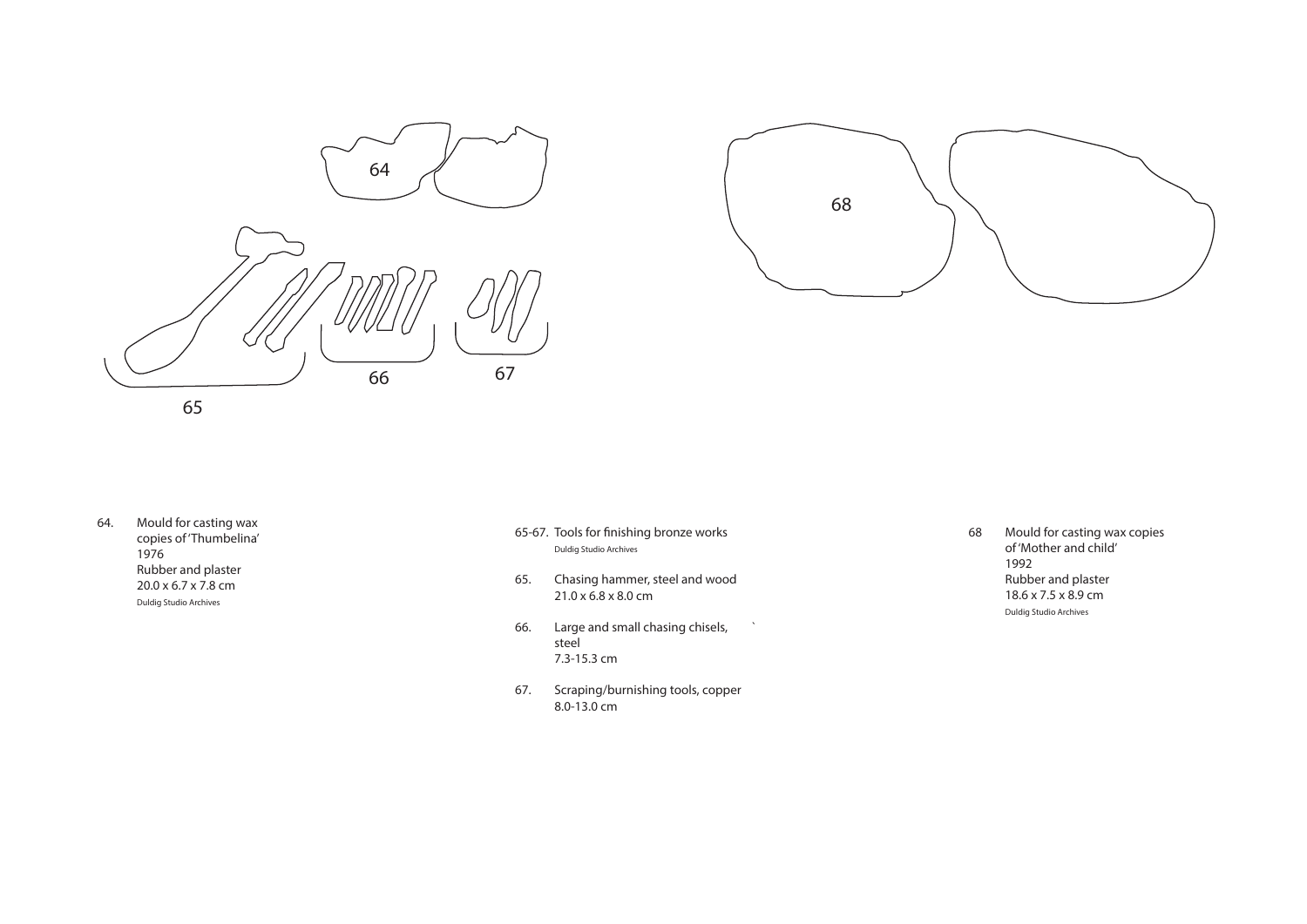69. Karl Duldig with bronze relief 1963 Black and white photograph Carlton War Memorial Melbourne General Cemetery, Parkville 25.8 x 30.4 cm Inv. No. 6486

> Originally published, Australian Jewish News, 1963

- 70. Sketch for bronze relief 1962 Pen and ink on paper Carlton War Memorial, Melbourne General Cemetery, Parkville 19.4 x 28.3 cm Inv No. 4666
- 71. Fragment from artist's original bas relief 1962 Earthenware Carlton War Memorial, Melbourne General Cemetery, Parkville 26.5 x 21.8 x 3.3 cm  $Inv. No. 1622$
- 72. KD Monogram c.1965 Wax crayon and black ink on cardboard 6.0 x 7.5 cm Inv. No. 4667
- 73. Invitation to Unveiling of the Statue by Karl Duldig in Honour of Raoul Wallenberg, 17 January, 1985 8.5 x 13.5 cm Courtesy of the Free Wallenberg Committee
- 74. Maquette for the Monument to Raoul Wallenberg 1983 **Terracotta**  22.5 x 24.6 x 11.2 cm Inv. No. 187
- 75. Letter of Appreciation to Karl Duldig 24 January, 1985 Courtesy of the Free Wallenberg Committee
- 76. Monument to Raoul Wallenberg 1990 Folded greeting card Courtesy of the Duldig Studio

77. Documentary photographs, Monument to Raoul Wallenberg

a. Karl Duldig, Eva de Jong-Duldig and workmen, selecting stones for the monument at F Hallett & Son, Thomastown, 1984 Inv. No. 6484

b. Karl Duldig and Eva de Jong-Duldig, completed arrangement of stones and bronze, F Hallett & Son, Thomastown, 1984 Inv. No. 6485

c. Karl Duldig and Monument to Raoul Wallenberg, Wallenberg Gardens, Kew Junction 1985. Inv. No. 6457



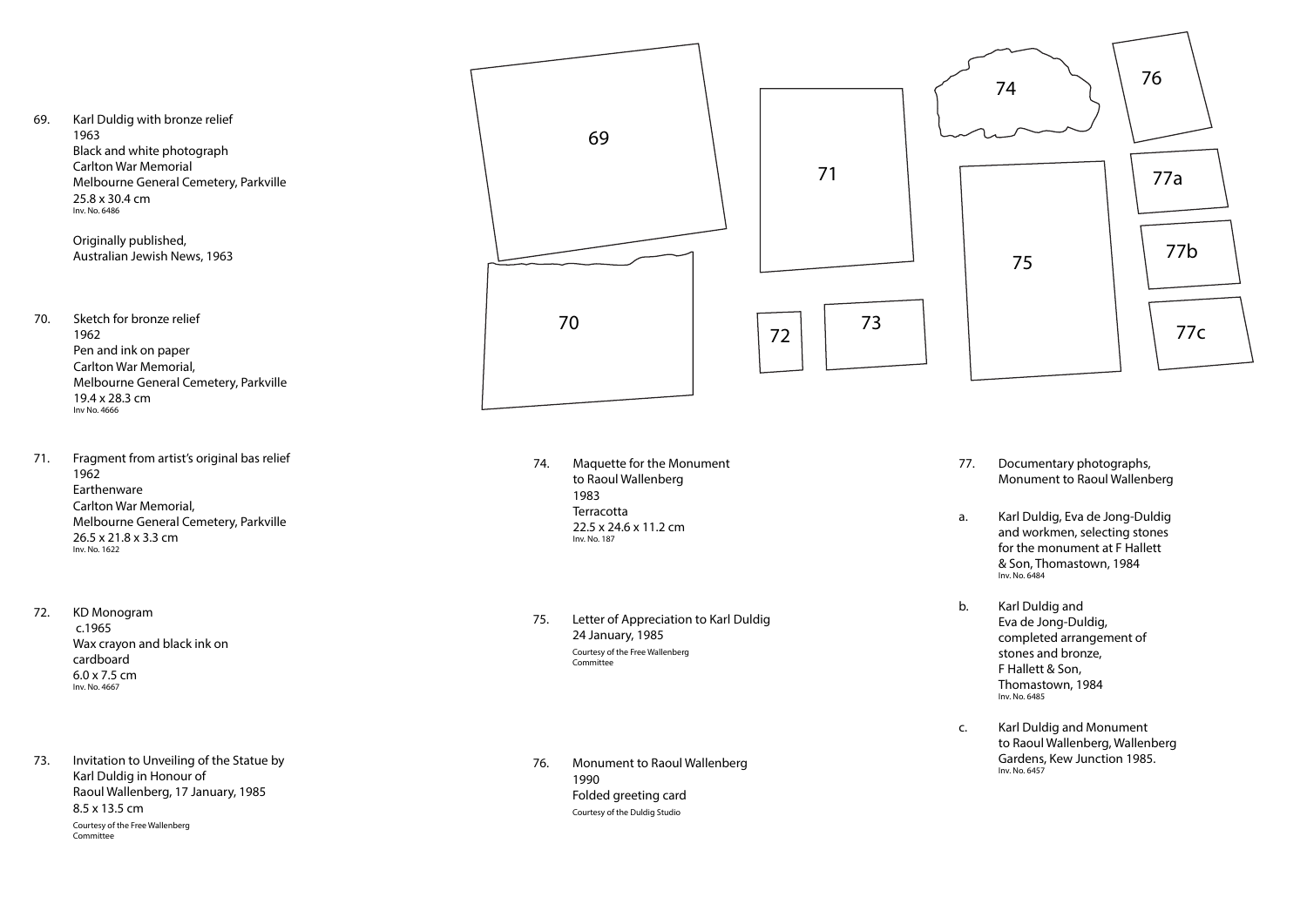78. Page from Karl Duldig's scrapbook Duldig Studio Archives

> a. Three black and white photographs of 'Dawn' in its plaster form

 b. 'The Patrons - Heartening Signs' by Patrick McCaughey. The Age, 27 June 1967 Newspaper clipping

- 79. 'Looking up to an Unknown Hero' The Australian, November 1967 Newspaper clipping Duldig Studio Archives
- 80. Invitation Card to Toorak Art Gallery 5 November 1967 Duldig Studio Archives

 '…unveiling of a bronze statue for a monument to sportsmen and women designed and executed by Karl Duldig'

81 5 November 1967 Black and white photograph Toorak Art Gallery, Melbourne Duldig Studio Archives

> Karl Duldig, (far left), Ambassador to Israel, Simcha Pratt, Maurice Ashkanasy QC, President ECAJ, centre.

- 82. Fragment from 'Dawn' 1967 Bronze, mounted on marble base 30.0 x 7.5 x 5.2 cm Inv. No. 249
- 83. Slawa Duldig with the Hakoah Monument to Jewish Sportsmen 1968 Colour photograph Ramat Gan, Tel Aviv, Israel Duldig Studio Archives

84. Stefan Damschke with maquettes for the Hakoah Monument to Jewish Sportsmen in Bronze Foundry 1990 Colour photograph Duldig Studio Archives

85. The Great Awakening 1972 Ceramic bas-relief sculpture, Colour photograph Duldig Studio Archives

- 86. Bas-relief maquette for 'The Great Awakening' c. 1971 Terracotta, underglaze pigments 30.5 x 19.0 x 2.5 cm. Inv. No. 767
- 87. Stained glass memorial windows 1972 Photograph Kadimah Cultural Centre, Selwyn Street, Elsternwick Duldig Studio Archives





- 88. Cartoon for stained glass window (Flowers and the Star of David) (Above) c. 1972 Watercolour Kadimah Cultural Centre, Elsternwick 30.5 x 30.5 cm Inv. No. 3109
- 89. Cartoon for stained glass window (The martyrs who passed through hellfire and horrors of war) (Above) c. 1972 Watercolour Kadimah Cultural Centre, Elsternwick 30.5 x 30.5 cm Inv. No. 3112